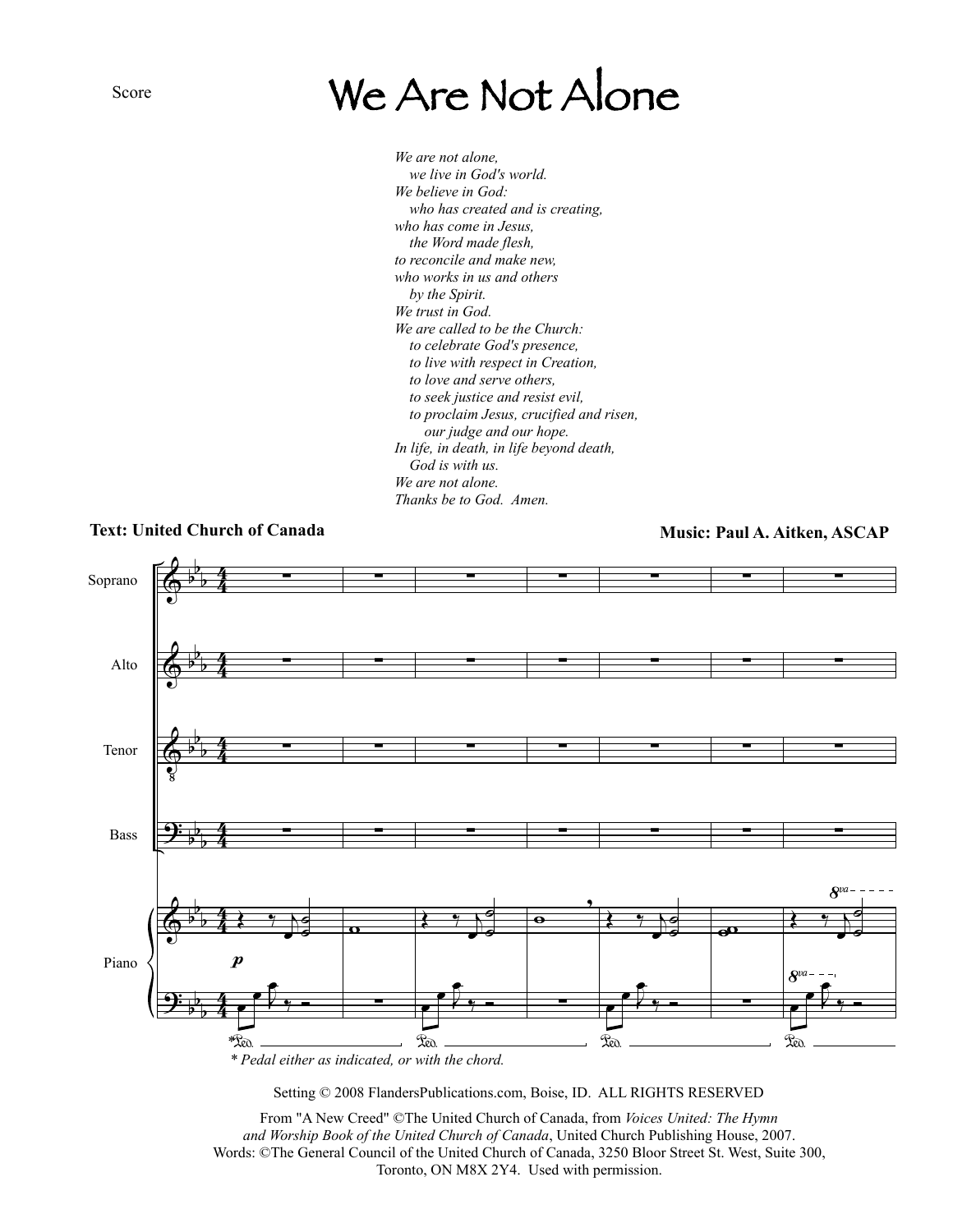

2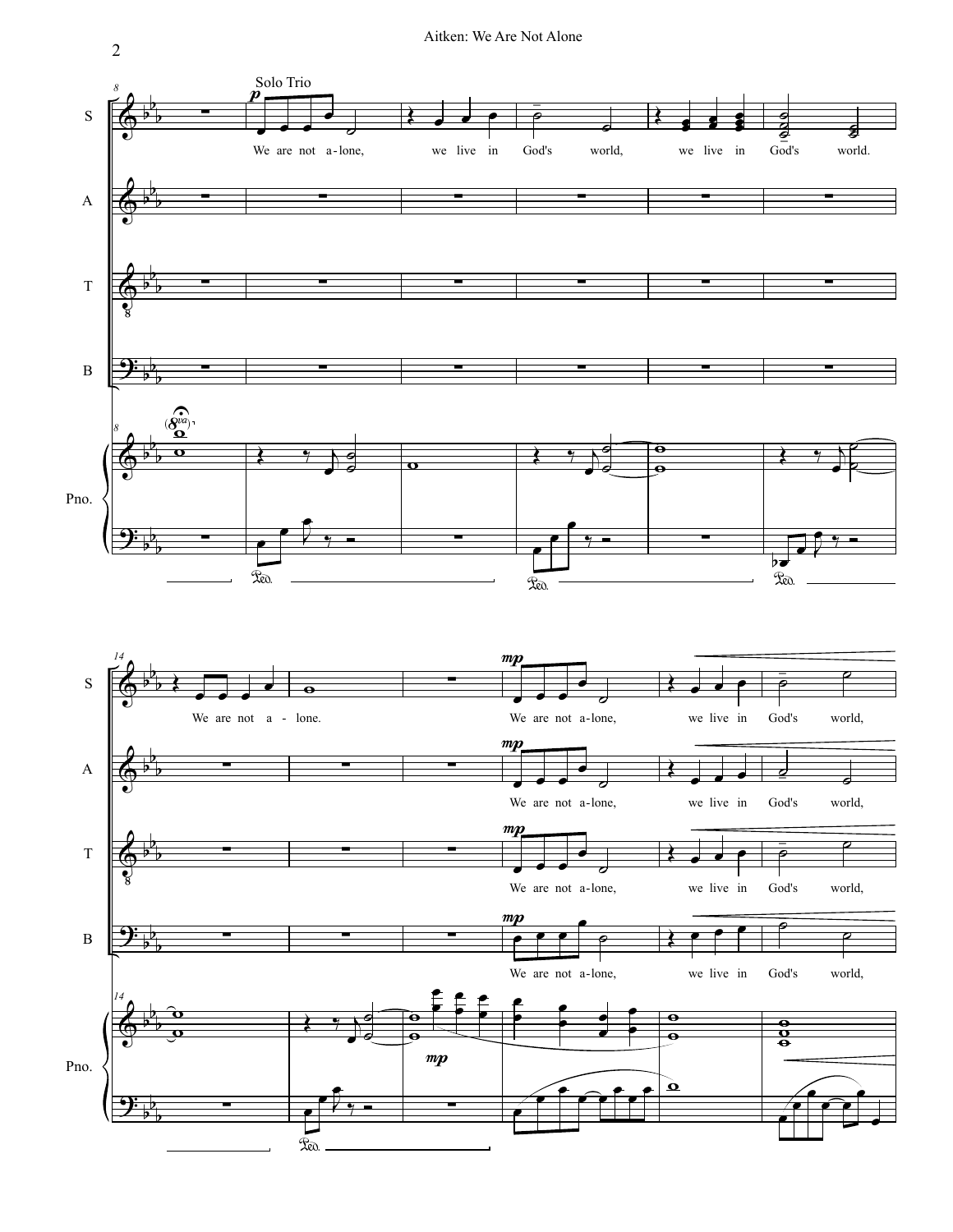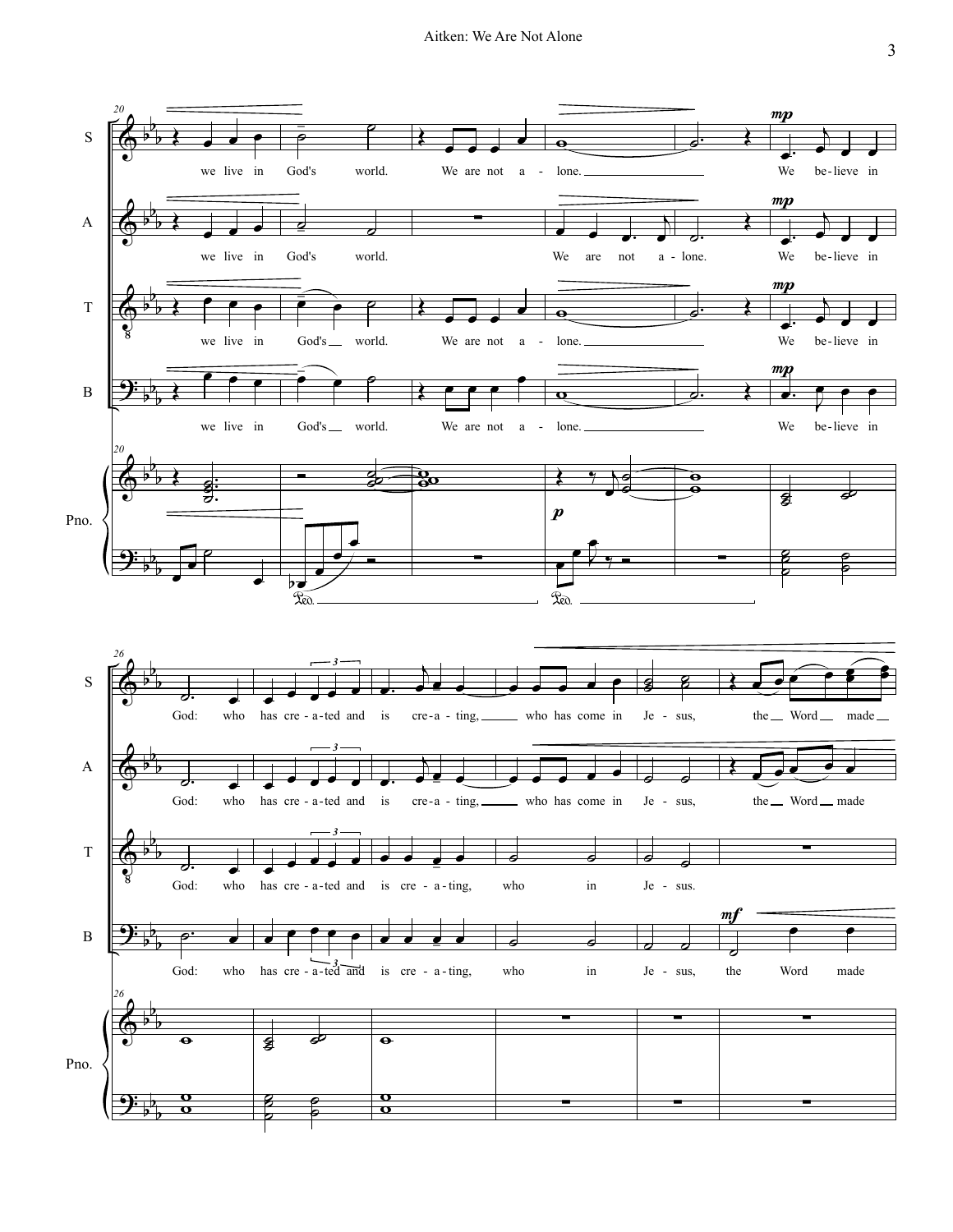Aitken: We Are Not Alone



Preview copy courtesy of FlandersPublications.com. Duplication not yet authorized.

Duplication authorization available only through www.FlandersPublications.com.



4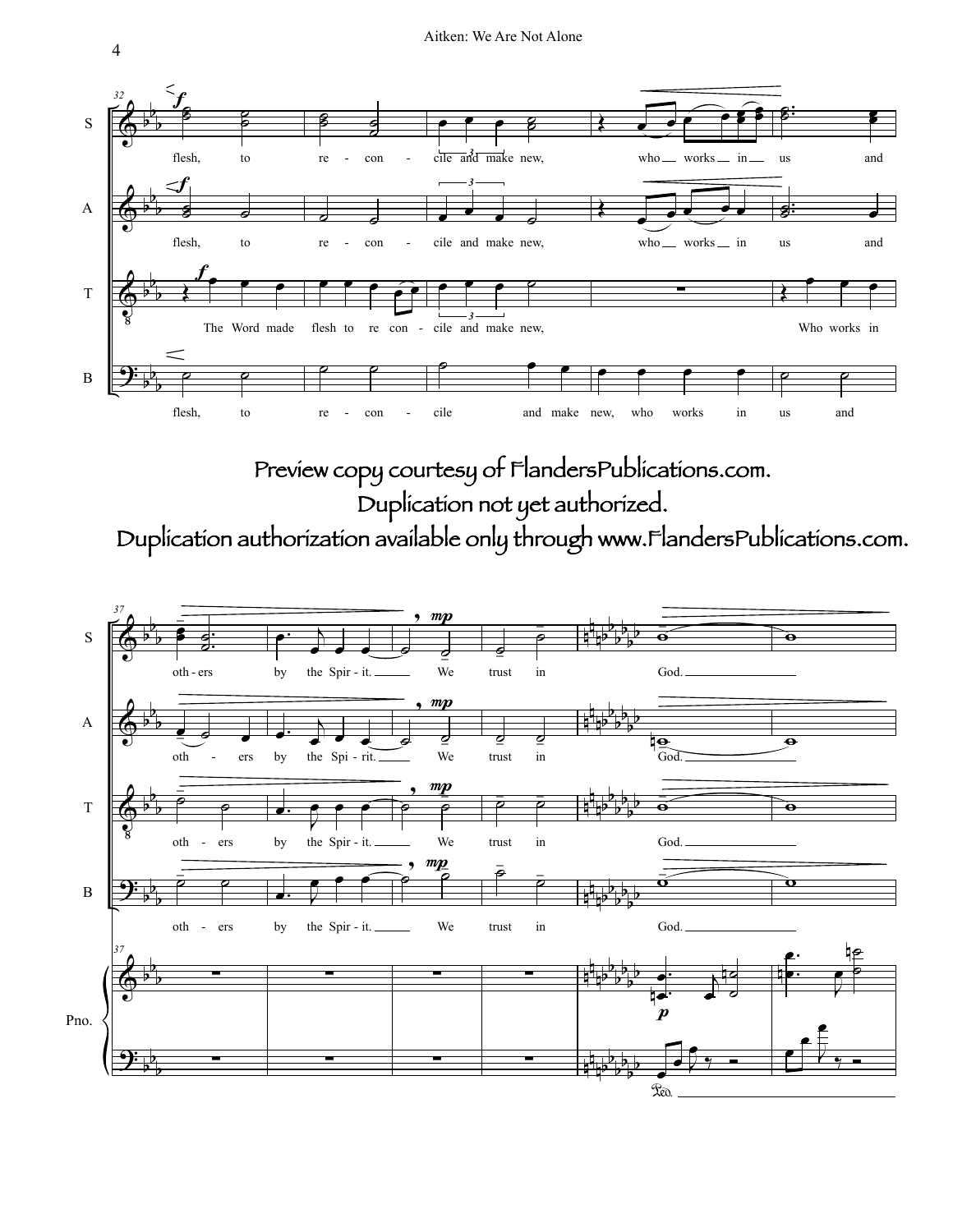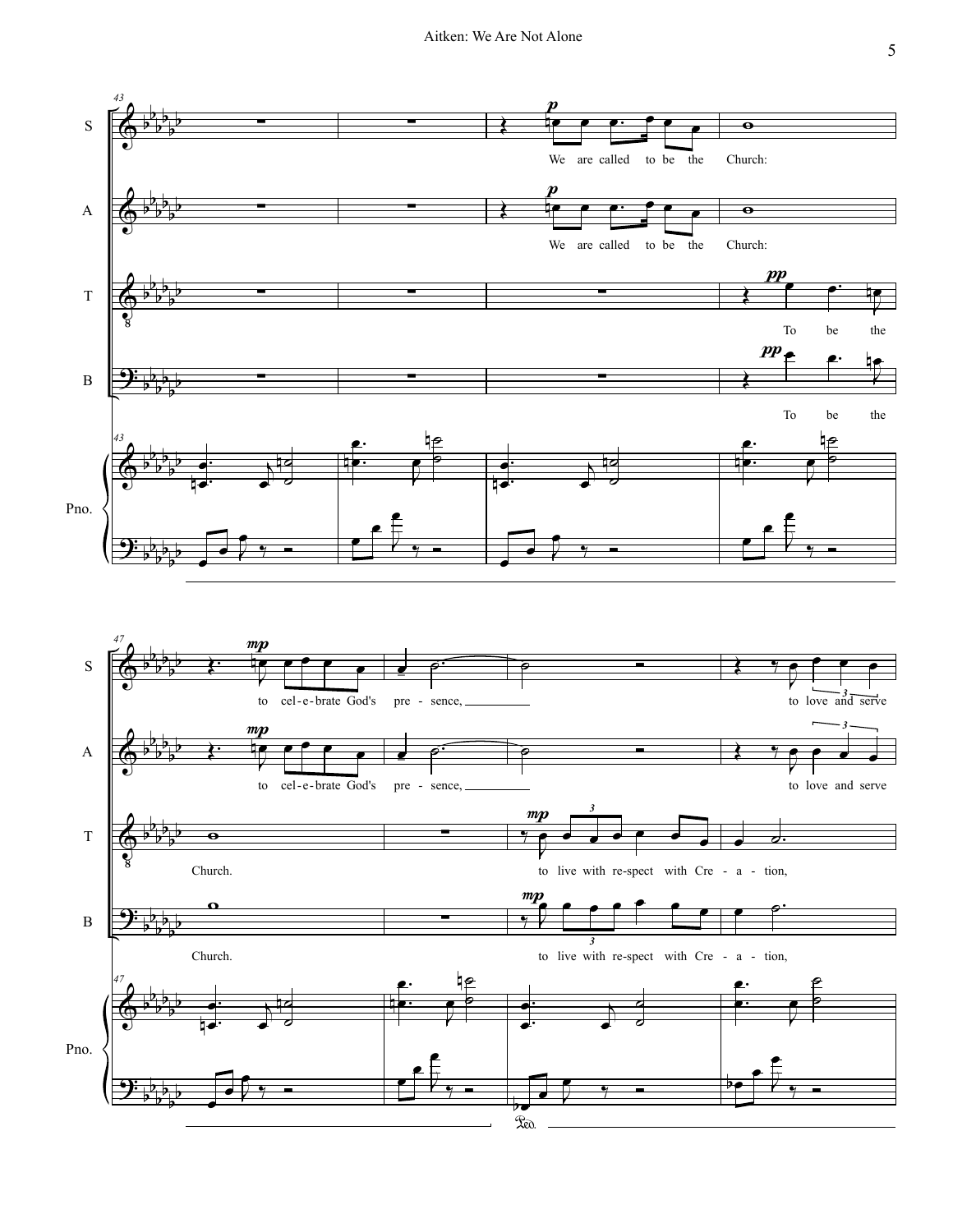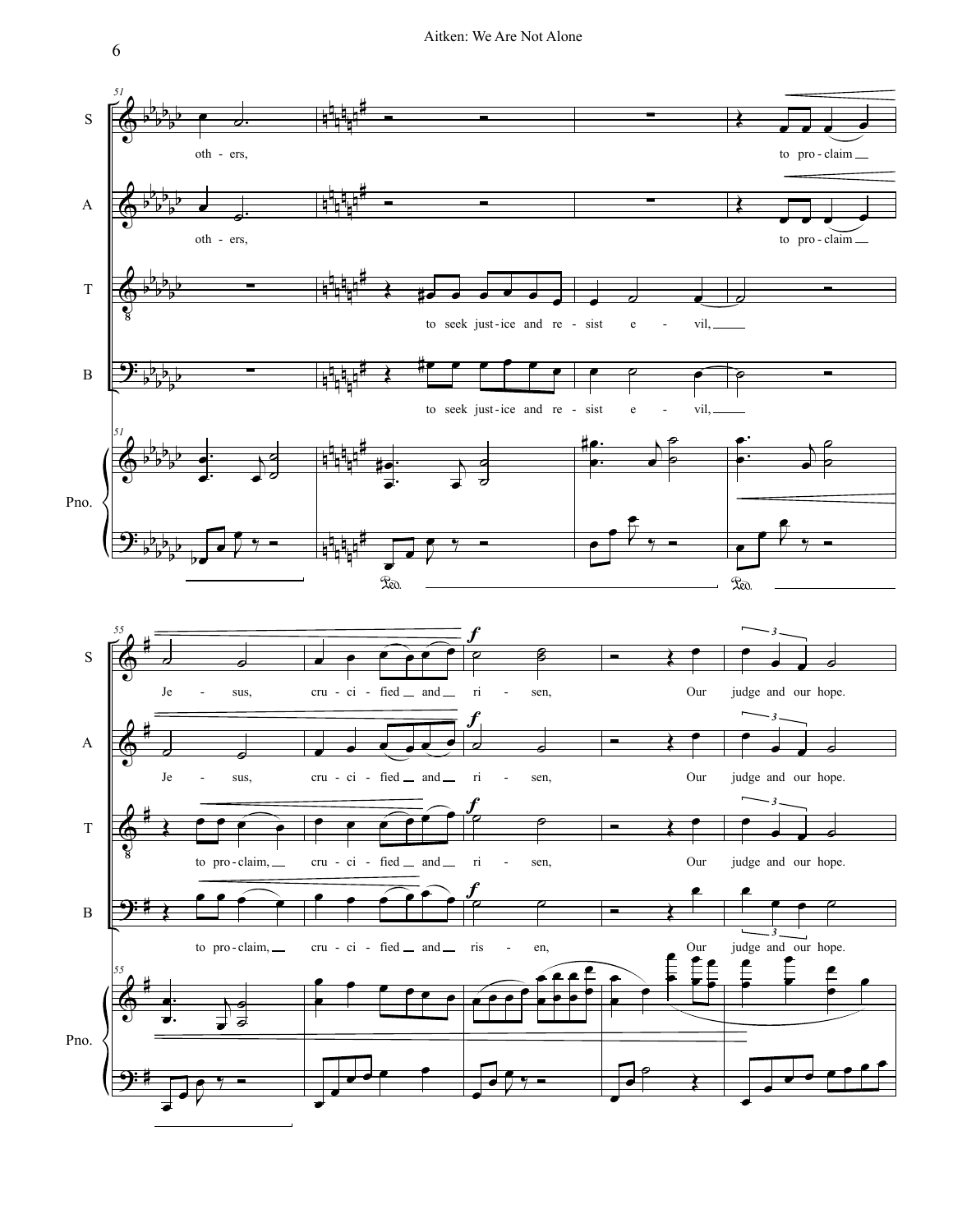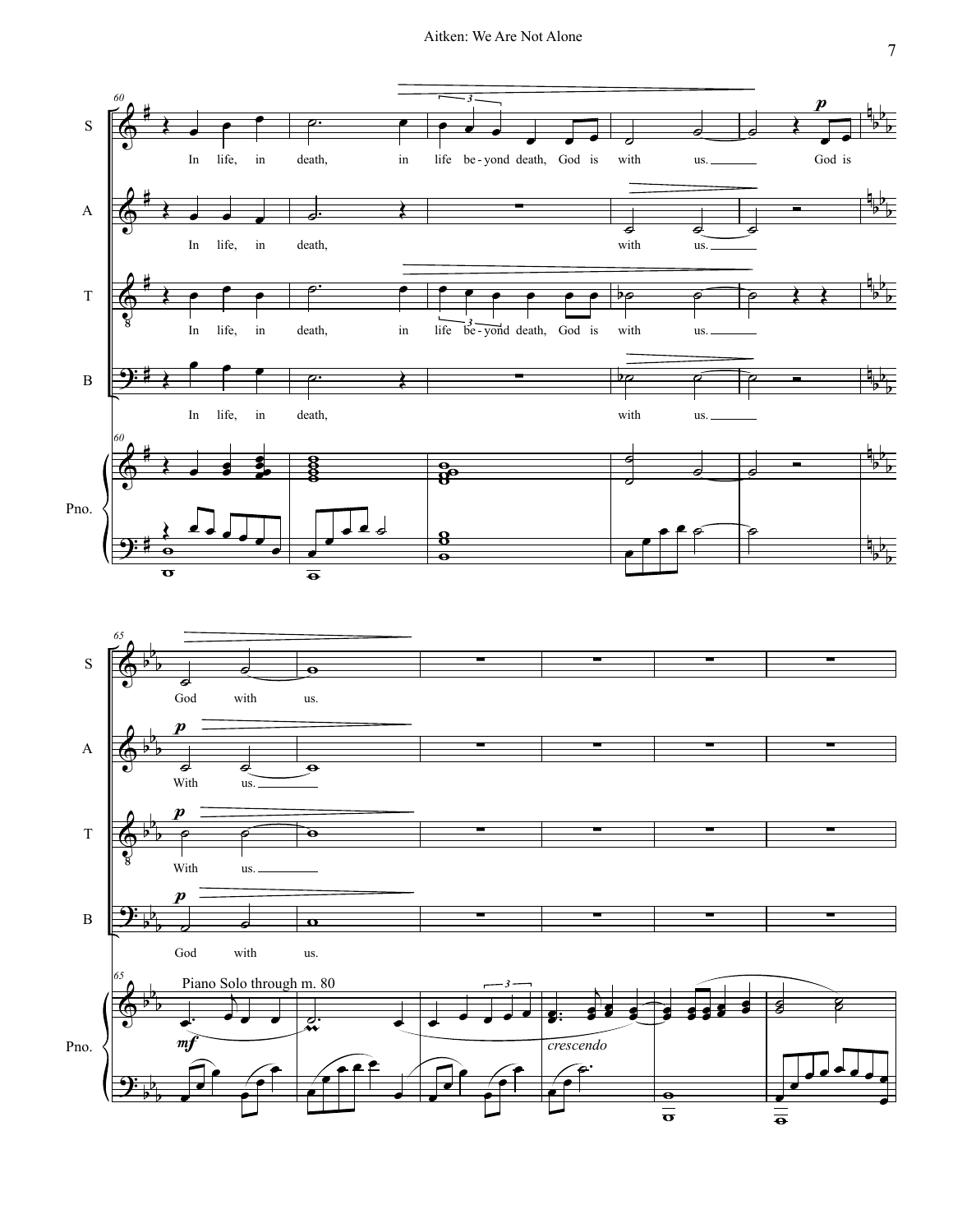



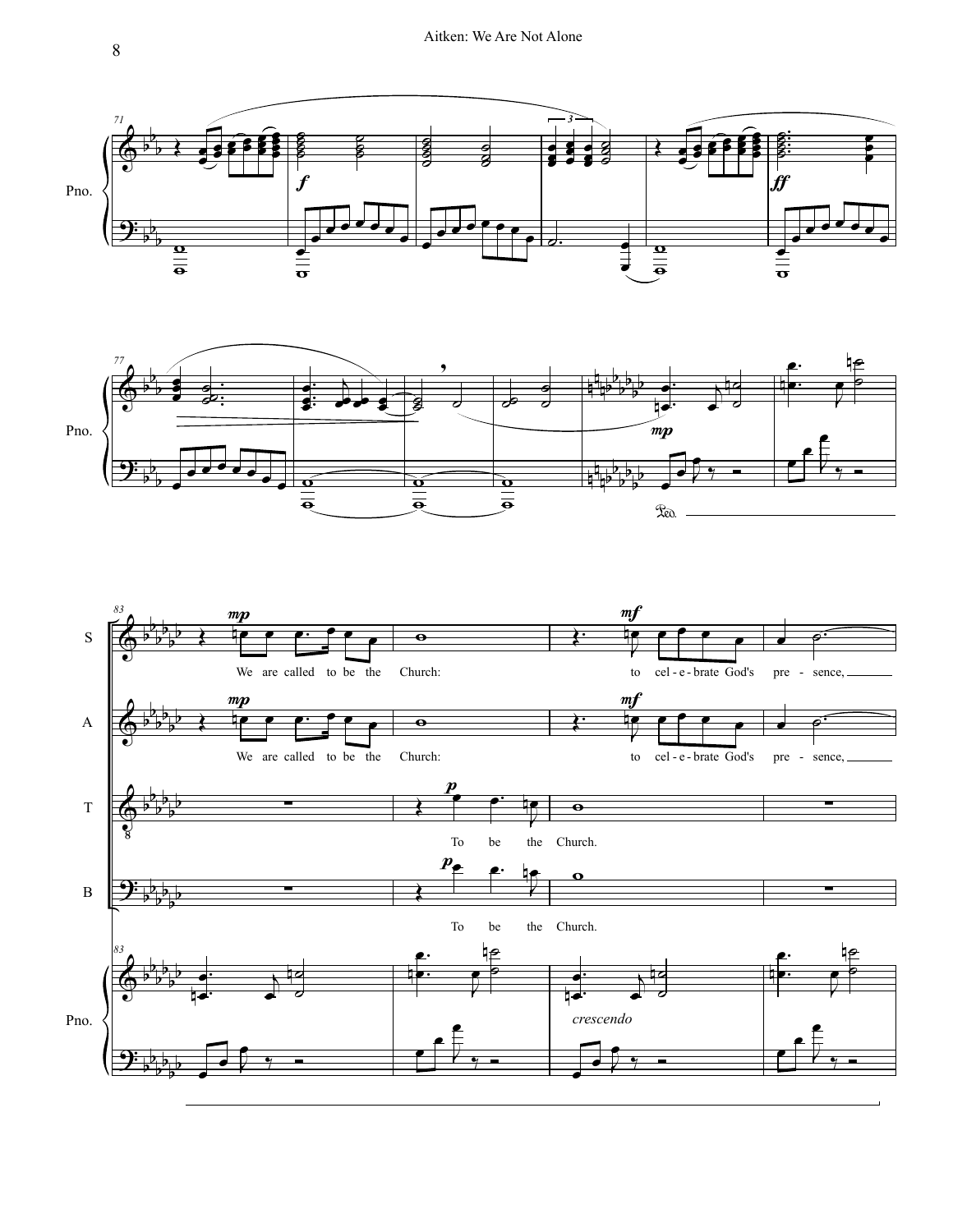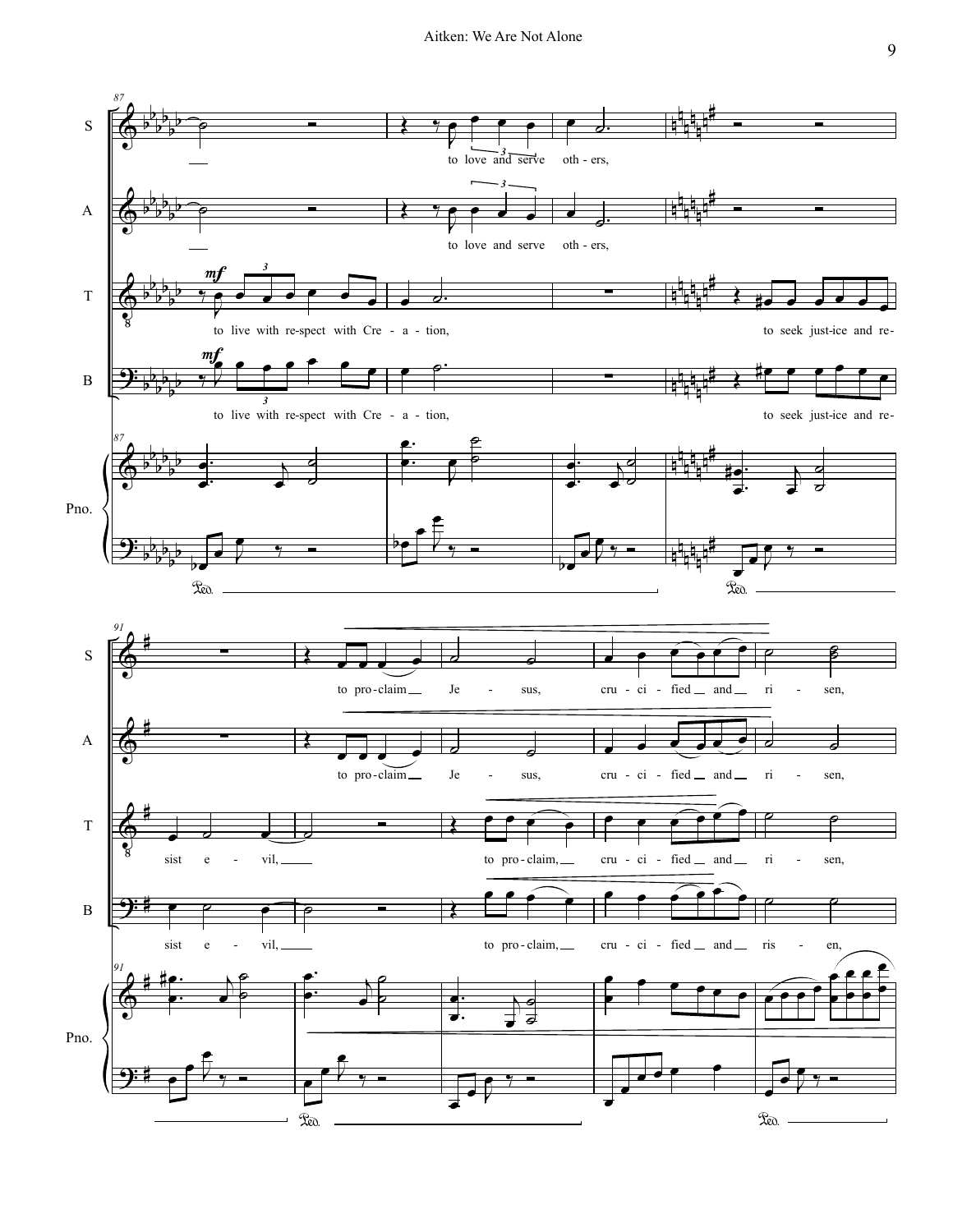Aitken: We Are Not Alone



10